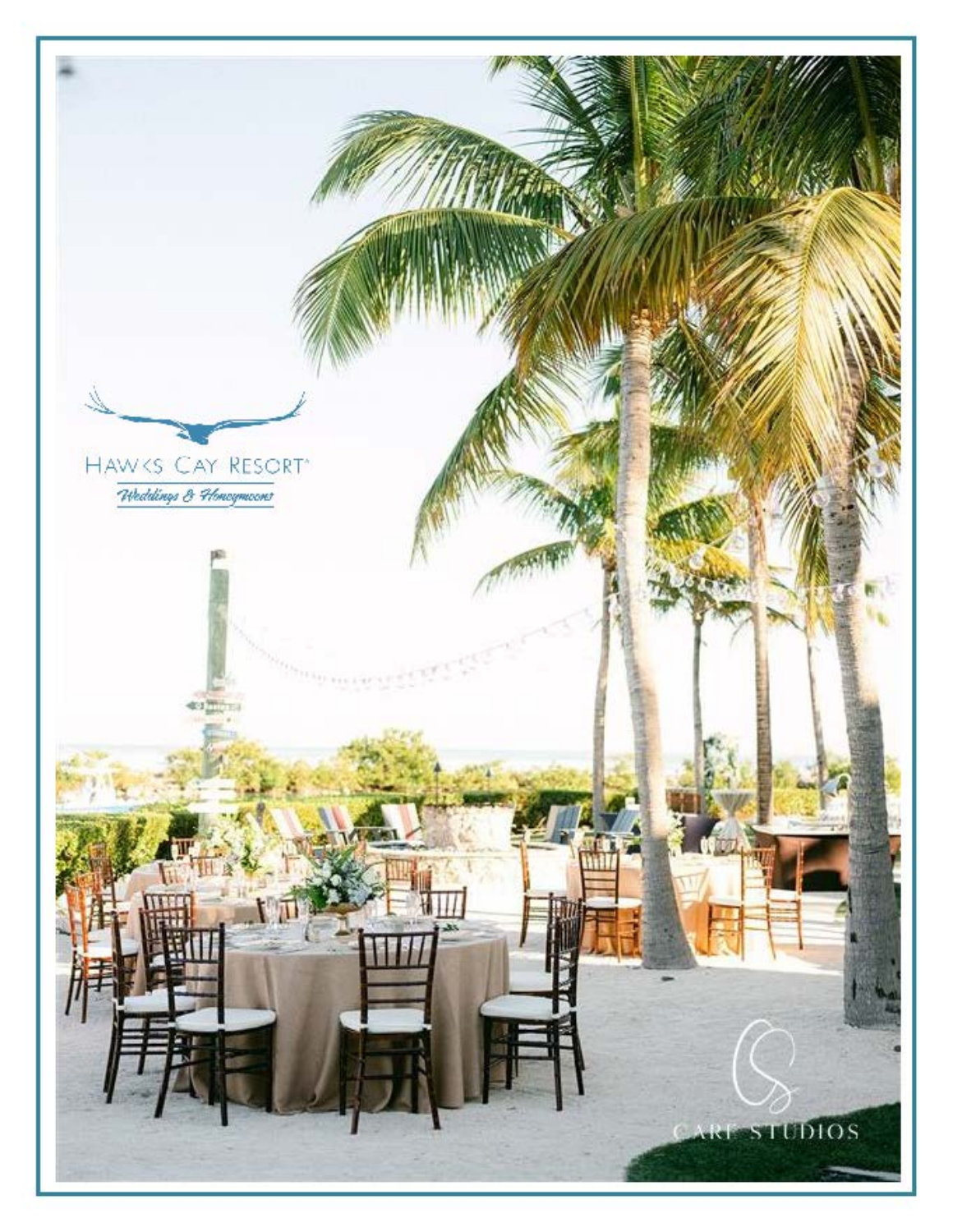

# Sunshine Brunch Wedding Package

 Our thoughtfully prepared catering menus make it easy to entertain your guests whether you're hosting a small intimate choose from, each featuring the finest fresh ingredients, deliciously prepared and spectacularly presented. Hawks Cay Resort's banquet and catering team will create the perfect event for all of your special wedding related events. gathering or a large, lavish event. Our resort's acclaimed culinary teams have crafted a variety of inspired menus to

# The Sunshine Brunch Package has been specially designed for your group of 20 or more, includes:

Three hour open bar

Champagne toast

Bartender and cake cutting services

Complimentary room night for the special couple

#### Also included with your event:

Expert culinary, wait staff and setup crew

Standard dance floor for all indoor events

Floor length white table linen and white linen napkin

 (acrylic and plastic drink ware provided for all outdoor events) Standard place settings to include china, glassware and flatware

Standard banquet tables and banquet chairs (white folding chairs for all outdoor events) Specialty tables (cocktail, welcome, cake, sign-in, DJ, etc.)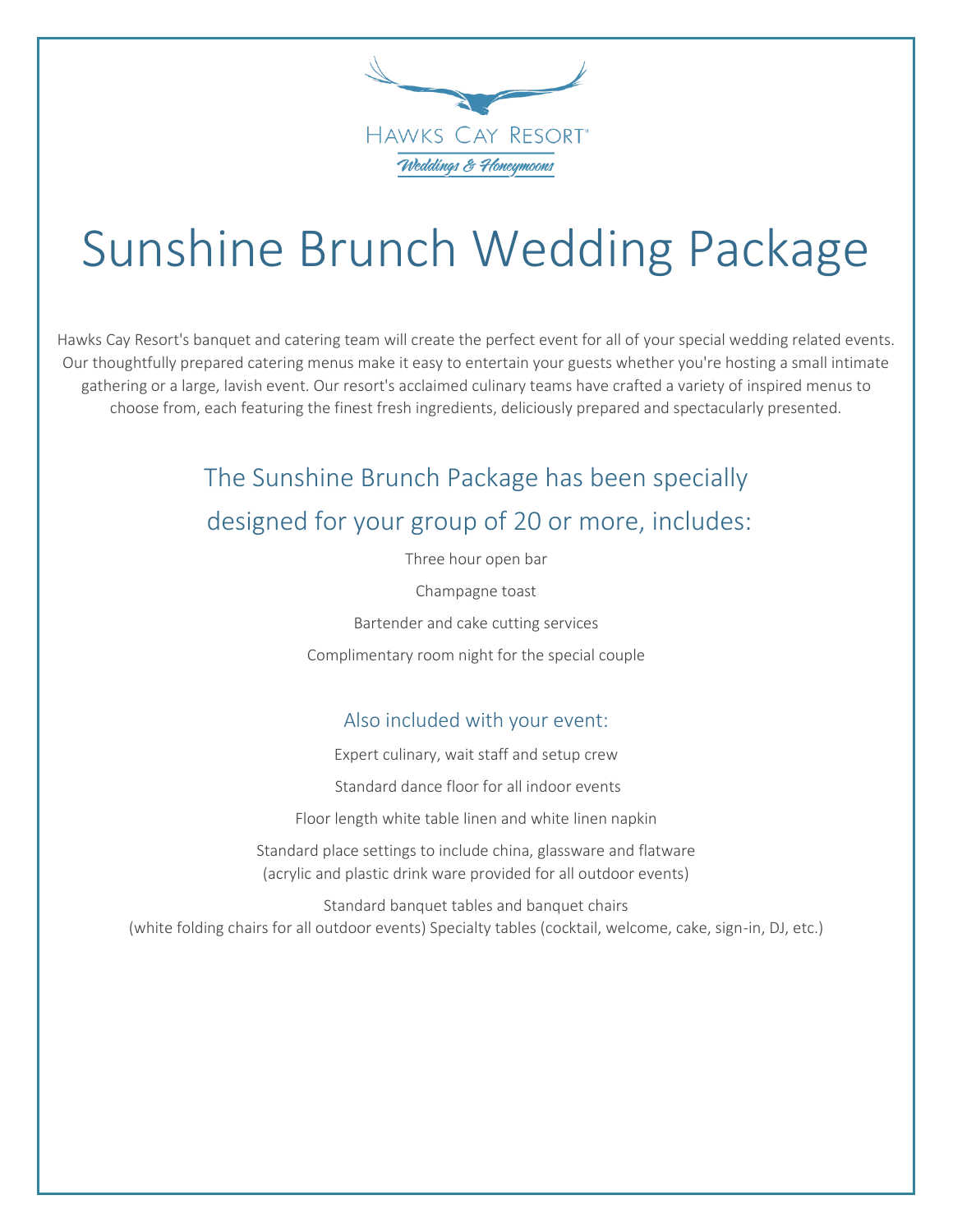

# BRUNCH RECEPTION MENU

Includes: Freshly Squeezed Florida Orange & Grapefruit Juices Assorted Soda and Bottled Water Freshly Brewed Starbucks Regular & Decaffeinated Coffee, Assorted Tazo Teas

#### FLORIDA MIMOSAS

 Chilled Sparkling Wine, Fresh Squeezed Florida Orange Juice, Sweetened Key Lime Juice, Pomegranate Juice, Pineapple Juice, Passion Fruit Puree, Mango Puree, Fresh Strawberries

#### KEYS BLOODY MARYS & MARIAS

 Absolut, Absolut Peppar, Cuervo Gold Hawks Cay Special Bloody Mary Mix, Olives, Blue Cheese Stuffed Olives, Fresh Celery, Dill Pickle Spears, Limes, Cocktail Shrimp, Cocktail Onions

#### BRUNCH BUFFET

#### CHILLED

Traditional Smoked Salmon Lox with Accoutrements of Capers, Shaved Red Onions, Hard Boiled Egg, Snipped Chives Fresh Bagels with Flavored Cream Cheeses A Mélange of Freshly Sliced Tropical Fruits and Berries Assorted Freshly Baked Pastries and Sweetbreads Fruit Jams and Preserves

#### **HOT**

Chicken Breast with a Florida Citrus Buerre Blanc Sauce Eggs Benedict with Buttery Hollandaise Sauce Freshly Made Brioche French Toast or Griddle Cakes Warm Maple Syrup and Sweet Cream Butter Applewood Bacon and Country Sausage Crispy Home Fried Potatoes Chef's Choice of Fresh Vegetable

#### DESSERT

Internationally Inspired Pastries and Petite Fours

\$127/ person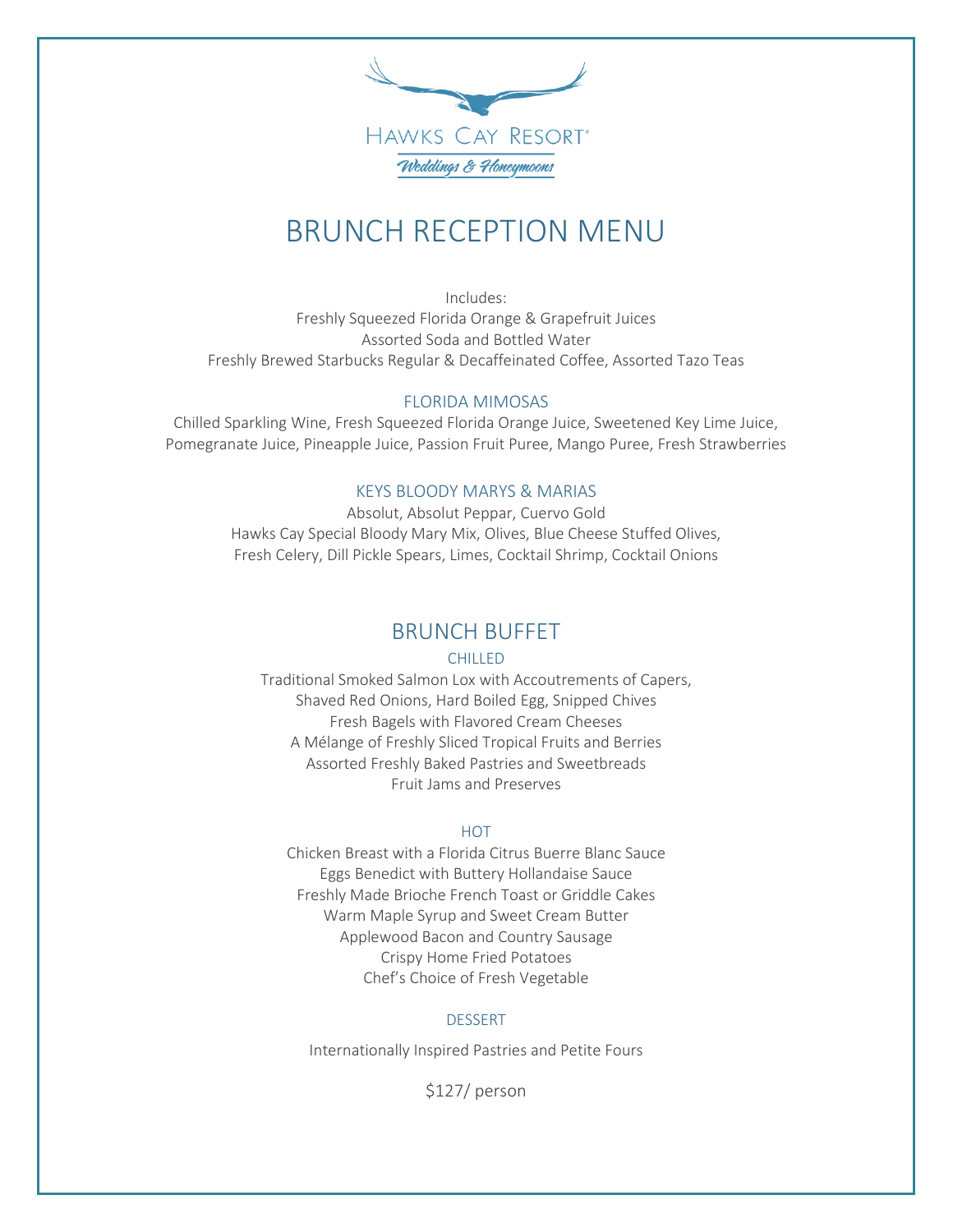

# SUNSHINE ENHANCEMENTS

#### OMELET STATION

 Country Ham, Bacon, Bell Peppers, Scallions, Wild Mushrooms, Tomatoes, Spinach, Swiss and Cheddar Cheeses Fresh Farm Eggs, Egg Beaters and Egg Whites, \$16 / person

#### BELGIAN WAFFLE BAR

Chocolate Chips, Fresh Berries, Whipped Cream, Warm Maple Syrup \$10 / person

*Above Enhancements Require \$175 Chef Attendant Fee* 

#### PARFAIT

Homemade Organic Granola, Yogurt, Seasonal Berries \$9 / person

#### BREAKFAST BURRITOS

Bacon, Sausage and Cheese or Peppers, Onions, and Cheese Salsa and Sour Cream \$12 / person

#### CARVING STATIONS

(Minimum 30 People) Carver Required for Each Selection, \$175 Carver Fee, 1 Carver per 70 guests Mojo Suckling Pig, Grilled Cuban Bread \$22 / person

Whole Roasted Beef Tenderloin, Cognac, Green Peppercorn Sauce \$46 / person

> Market Whole Fish, Sizzling Ginger & Sesame Glaze Market Price / person

#### LIMITED OPEN BAR

House Wine Selection, Domestic & Import Beer \$25 / person, first hour and \$12 / person, each additional hour

#### PREMIUM OPEN BAR

Premium Liquor Selection House Wine Selection, Domestic & Import Beer \$32 / person, first hour and \$15 / person, each additional hour

> Additional Hours of Bloody Mary and Mimosa Bar \$12/ person/ hour